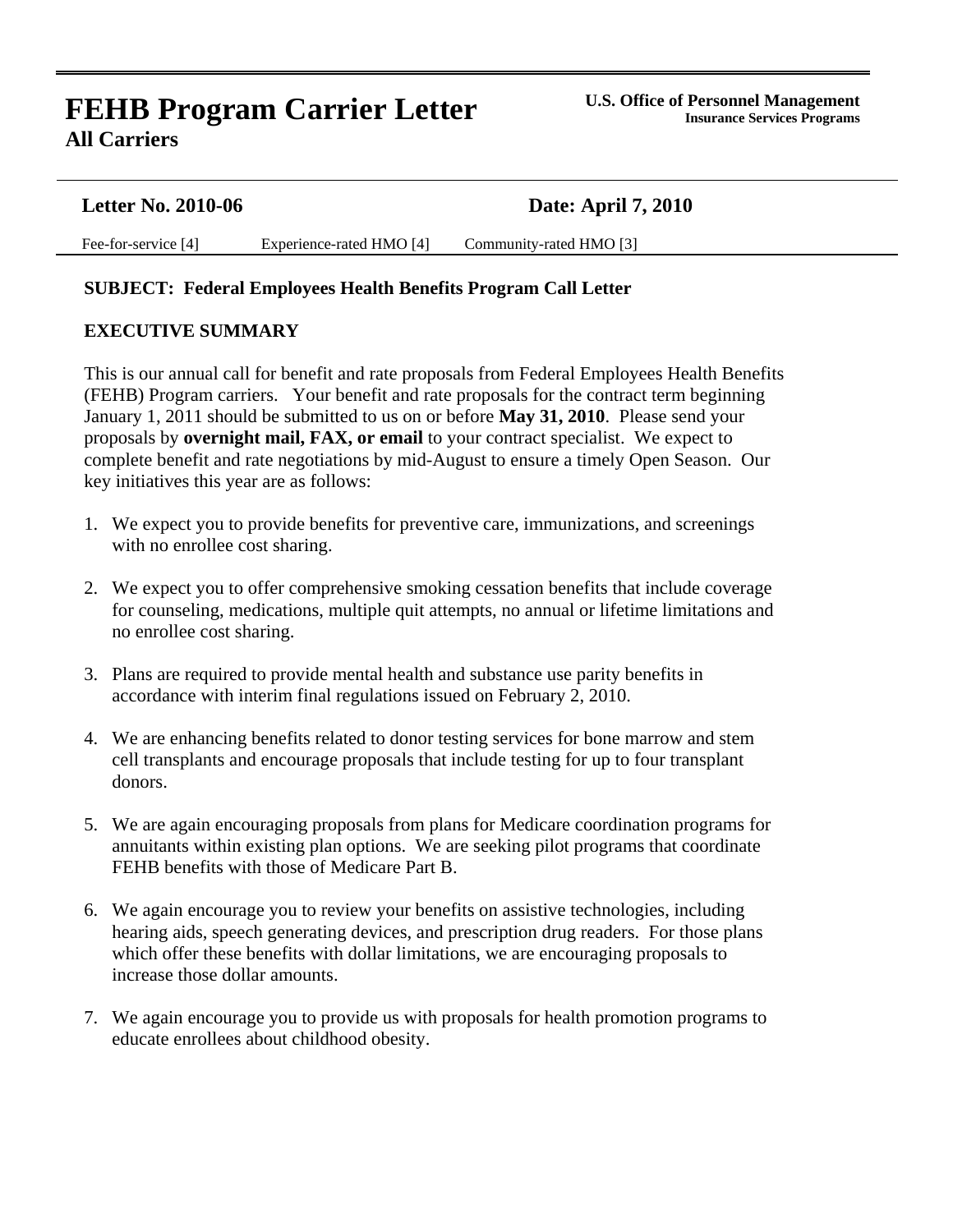- 8. We expect you to enhance your efforts in promoting consumer awareness about healthy lifestyles and avoidance of the onset of chronic conditions and encourage you to provide proposals to expand incentives related to healthy lifestyles.
- 9. We expect you to continue to develop health care cost and quality initiatives and support the meaningful use of health information technology. We will be reviewing our current performance measurement process and existing measurement set with the goal of improving the use of measurement data in evaluating the FEHB program as well as developing a more rigorous set of measures addressing quality, resource use, and use of health information technology for dissemination to plans in 2011.
- 10. On March 23, 2010, the President signed into law the "Patient Protection and Affordable Care Act," Public Law 111-148. While many provisions of this law will not take effect until 2014, there are certain others that become effective before that time. Among those is the coverage of a dependent until age 26. The effective date of this provision is the first day of the plan year that is six months following enactment of the law. For the Federal Employees Health Benefits (FEHB) Program, that means January 1, 2011. The Office of Personnel Management (OPM) will take the necessary actions to comply with the new law by this effective date. We will provide you with additional information about the changes in the law in the near future. Information about health plan changes for the 2011 plan year will be available for employees and retirees on our website in time for the Open Season which begins in November.

# **I. Introduction**

FEHB covers approximately 8 million lives: approximately 2.2 million active employees, 1.9 million annuitants, and the remainder spouses and other dependents. This program has withstood major changes in the health insurance market over the last fifty years. It has been able to keep premiums at or below industry averages and has retained choice of health plans in its diverse markets. The program is generally popular with federal employees. At the same time, there are some areas of concern. For example, prescription drug costs have risen sharply. Today, drug costs represent almost 30 percent of total FEHB costs.

The FEHB model is based largely on competition among plans as the driver of change with OPM encouraging plans to move in a certain direction consistent with government policy. However, many large employers demand the companies that insure their employees provide benefits through value-based purchasing, worksite wellness, and provider and employee incentive mechanism. Therefore, OPM is looking at ways in which the FEHB program can be enhanced through increasing effective competition among health plans; improving the efficiency of the program; addressing affordability issues; introducing more accountability; and, increasing the program's emphasis on wellness and prevention. We ask that you make innovative proposals for 2011 that will further increase consumer choice and improve the quality offered through their health care delivery systems.

We expect your benefit proposals to be consistent with the policies outlined in this letter. Proposals should be cost neutral by offsetting any proposed increases in benefits with the exception of changes necessary to meet the requirements for mental health parity, preventive services, smoking cessation, and value-based benefit designs that expand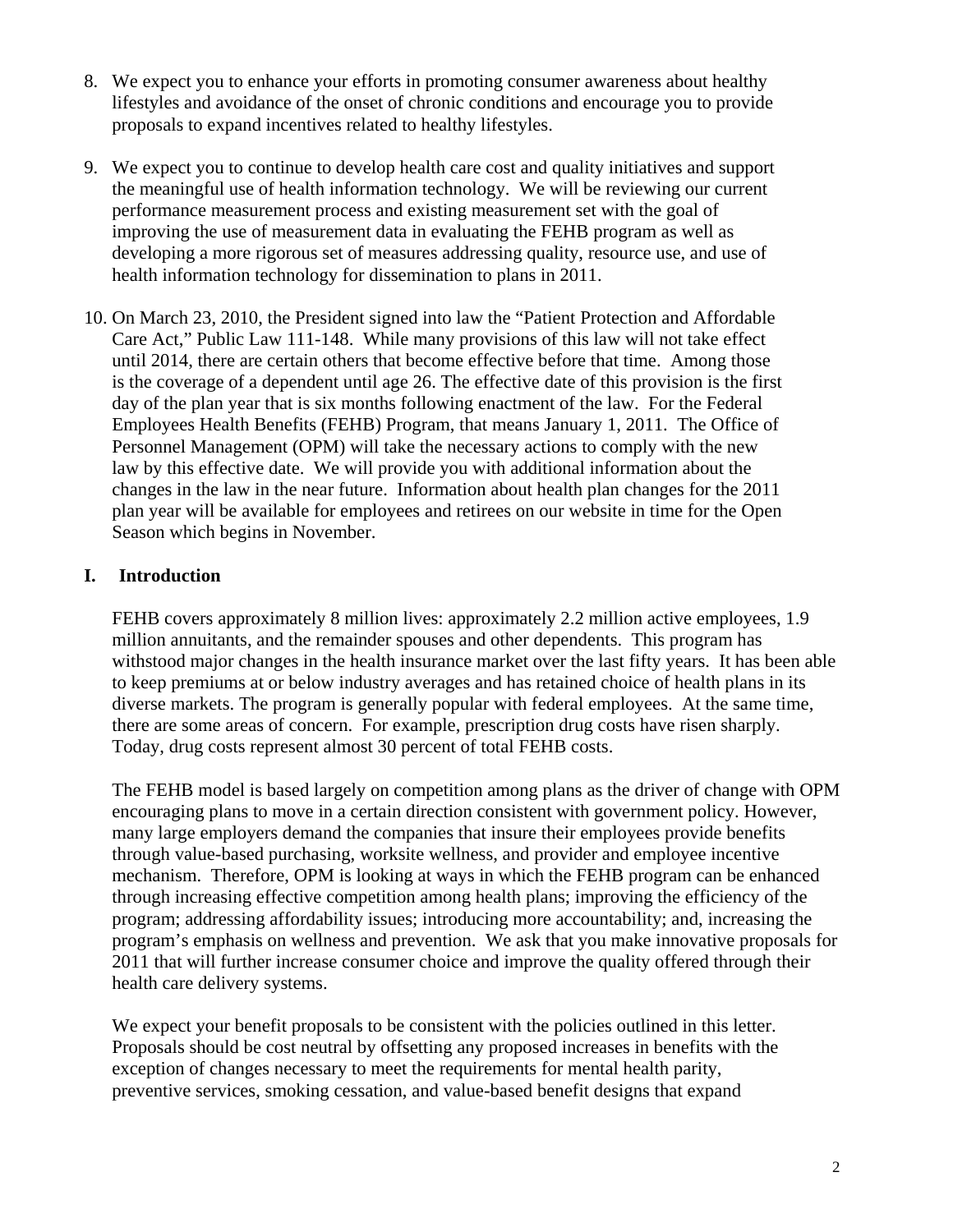consumer awareness about the importance of maintaining healthy lifestyles and receiving appropriate preventive care.

### **II. FEHB Program Benefits And Initiatives**

# **A. Preventive Services**

Our goal is to improve the health of federal employees, retirees and their dependents and potentially achieve medium to long term costs savings by incentivizing greater use of clinical preventive services. OPM is expecting proposals to cover preventive services, screenings, and immunizations with no cost sharing requirements (e.g. no copayments or coinsurance.).

Low utilization rates for cost-effective preventive services mean these services are not being used by the people who should be using them. Financial barriers are one of the leading factors why these services are not utilized. Enabling enrollees to obtain preventive services with no enrollee cost sharing should increase the number of enrollees who receive preventive services.

Another way to improve the overall health of the federal population is to remove restrictions to smoking cessation benefit programs. Stopping smoking has the single most beneficial effect on health because of its association with many cancers, heart disease, high blood pressure and other chronic diseases. Many plans currently include treatment programs; however, these programs include annual or lifetime coverage limits. These restrictions serve as a barrier to those who are current smokers and would like to stop. Research shows most smokers require multiple quit attempts to be successful. Therefore, we believe annual or lifetime limits for smoking cessation programs should be eliminated. Benefits for smoking cessation should be available with no copayments/coinsurance and not subject to deductibles, annual or life time dollar limits. Beginning in 2011, carriers shall offer standalone smoking cessation programs that cover up to four smoking cessation counseling sessions per quit attempt and two quit attempts per year. These programs shall also include coverage for appropriate prescription and over-the-counter drugs approved by the FDA to treat tobacco dependence without copayments and not subject to annual deductibles or annual or life time dollar limits.

New evidence shows children and adolescents can be effectively treated for obesity. Obesity continues to be a serious health concern for both children and adolescents and increases the onset of diabetes and other chronic diseases as adults. Approximately 32% of 2 to19 year old children and adolescents are overweight or obese. The USPSTF recommends clinicians screen children ages 6 to 18 years for obesity and refer them to programs to improve their weight status. We are encouraging proposals for programs that address weight control through healthy food choices, physical activity, and behavioral skill building, i.e., goal setting and self monitoring. Best practice guidelines for physical activity and nutrition may be found on the Centers for Disease Control and Prevention's website at [www.cdc.gov/HealthyYouth.](http://www.cdc.gov/HealthyYouth)

We are also expecting carriers to enhance their efforts in promoting healthy lifestyles and providing tools enrollees can use to track their own health. We are encouraging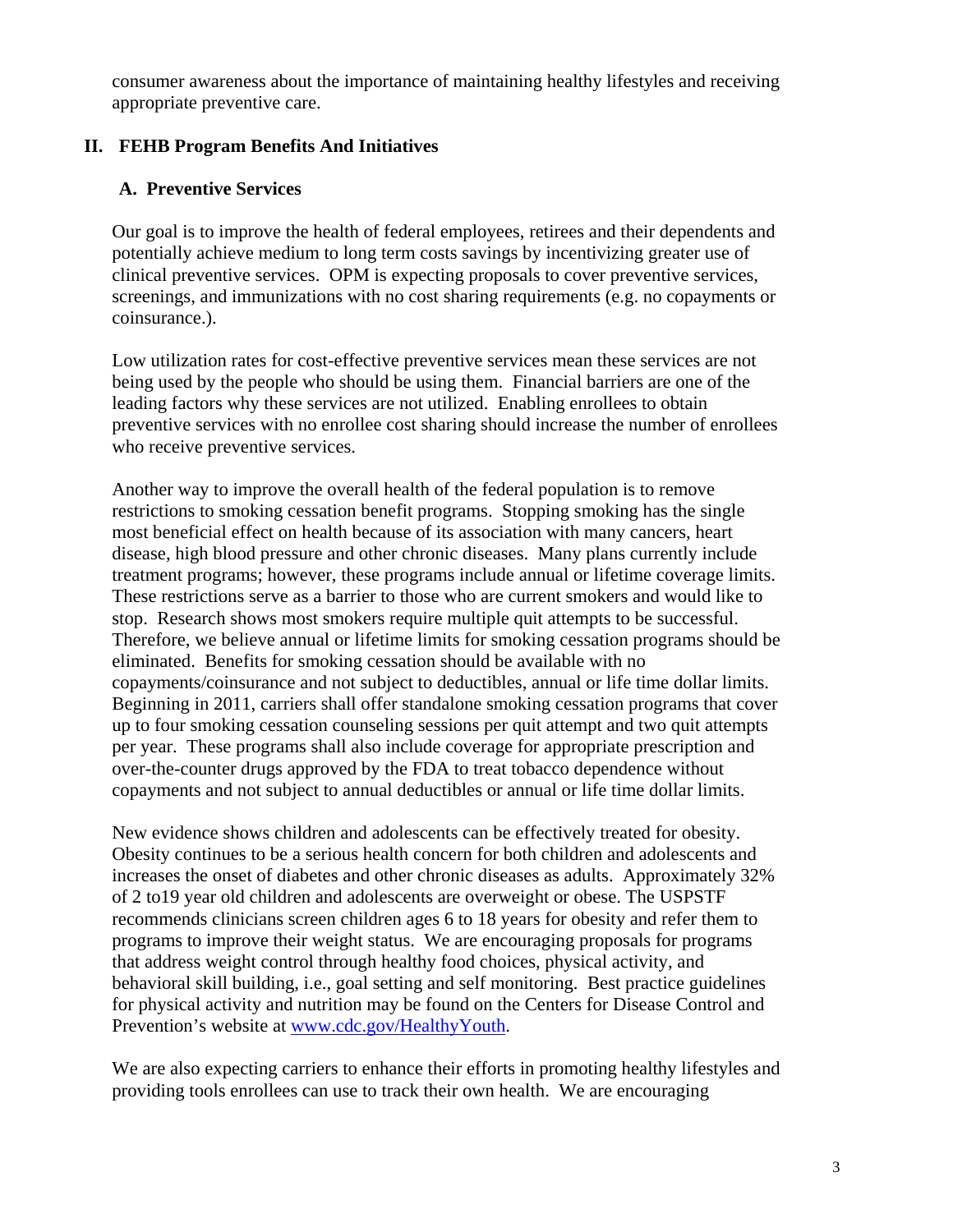proposals for incentive programs that encourage enrollees to complete Health Risk Assessments (HRA) tools and to follow treatment plans designed to manage or improve their health. HRAs provide a unique emphasis on health education and behavior change and can lead to health risk reduction. Motivating and sustaining health behavior change is the key to improving population health, productivity and controlling health care costs. Please describe in detail the efforts you are making to encourage prevention and healthy lifestyles.

### **B. Bone Marrow/Stem Cell Transplant Donors**

 We are encouraging plans to increase their benefits on bone marrow/stem cell transplant to include benefits coverage for testing of up to four donors. Seventy percent of people do not have a donor in their family. There is no way to predict who will be a suitable match for a patient in need of a transplant without confirmatory testing and locating a donor is an essential part of the process. The average number of donors tested in a treatment case is 3.58. Currently, the patient has to pay for lab testing/DNA matching for their donors in order to obtain the best match for the optimal outcome. This cost is billed by the transplant center to the patient or insurance company. Many plans pay for these costs related to the actual donor; however, the costs incurred for the donors that do not match may or may not be covered by their health insurance.

The average donor related cost for the actual donor is less than \$1,000; however, the average cost for donors not used for the transplant is approximately \$2,200. Patients are usually required to pay the costs of a donor search upfront which causes a significant financial burden and potential time lag. At times, this barrier prevents a patient from proceeding or delays in transplant timing can lead to poor outcomes, increased complications and additional hospital stays which all result in increased costs. Therefore, we believe covering these additional donor costs will result in long-term savings to the program.

# **C. Medicare Pilots**

We are encouraging the development of pilot programs that improve the value of coverage for annuitants through improved benefits coordination between FEHB and Medicare Part B. At present, plans effectively waive their cost sharing requirements for enrollees with Medicare Part B, which means Medicare/FEHB members typically receive first dollar (100%) coverage for many services. We do not support splitting risk pools for annuitants and active employees and believe that these pilots can demonstrate ways of stemming cost growth through strengthened benefits coordination.

OPM is encouraging proposals for pilot programs wherein participating carriers offer a suboption for Medicare eligible annuitants as an alternate choice within their existing option(s). The sub-option may include premium pass-through accounts to be used solely for plans paying some or all of Medicare Part B premiums. The uniform contribution amount should provide an adequate incentive for eligible members to participate, but need not represent the full amount of Medicare Part B premiums. Individual Medicare premium amounts may vary based on consumer choice, penalties for failure to enroll in Medicare at the first opportunity, or increased premiums based on means testing.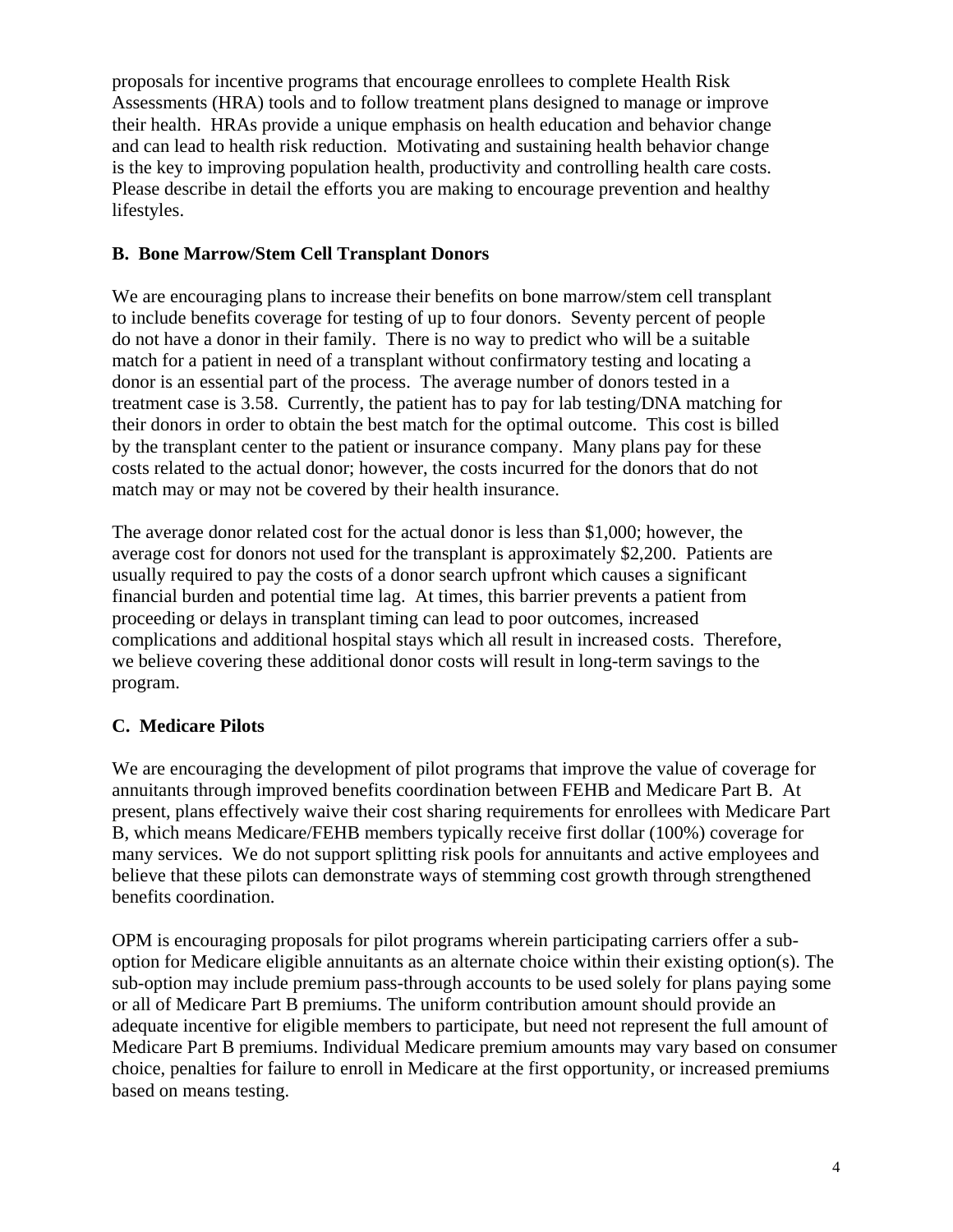Selected plans would offer a pilot for annuitants with Medicare B. Annuitants would be able to elect whether or not to participate. The health plan would pay for the Medicare Part B premiums and provide Medicare gap benefits. The Medicare/FEHB enrollee would not bear the cost of the Medicare Part B premiums but would continue to pay the health plan's normal out-of-pocket cost sharing. That means benefits would be essentially the same as those for non-Medicare enrollees. The intent of this demonstration is that, on average, this group of enrollees would pay less outof-pocket because the plan's cost sharing requirements would be less than the Medicare Part B premiums. Plans may also consider proposing lower out-of-pocket cost sharing limits for Medicare/FEHB enrollees to encourage broader participation.

The pilot must offer a Medicare wrap-around benefit design with the same premium as the high, standard, or basic option for which it would be a sub-option. FEHB requirements that apply to all plans, such as mental health parity, also apply to the benefits offered in the sub-option. In exchange for paying all or part of Medicare Part B premiums, annuitants in the sub-option would have the same cost sharing requirement as all other enrollees without Medicare; that is, their benefit structure would mirror their active duty coverage. Participation in the program is voluntary; individual annuitants enrolled in plans offering a sub-option pilot must actively choose to participate in the pilot program.

We will be assessing each pilot's performance on a continuous basis and will make a decision after the second contract year whether to continue each pilot.

# **D. Assistive Technologies**

We are again encouraging plans to consider proposals for enhanced coverage for durable medical equipment, including assistive devices for individuals with special needs, such as audible prescription reading devices to prevent the improper use of medications, speech generating devices, and hearing aids, and to increase the dollar amounts for these benefits so that consumers have greater protection against these costs.

# **E. Health Care Quality**

In previous years, we have asked carriers to develop health care cost and quality transparency initiatives, including supporting the use of health information technology (HIT) and educating consumers on the value of HIT. On January 20, 2010, we sent our annual carrier letters on HEDIS measurements for all HMO and Fee-For-Service (FFS) carriers. Since the FEHB program began collecting data on performance measurement roughly 10 years ago, carriers have demonstrated their ability and commitment to measuring the quality of care provided to their members each year. While we expect plans to continue these efforts, this year we plan to review our current system for assessing the quality of care our members receive with the goal of developing a more robust set of performance measures that will make your efforts to improve quality more transparent to OPM and FEHB enrollees.

Currently, FEHB HMO carriers and FFS carriers collect and report data on a subset of HEDIS measures used by the National Committee for Quality Assurance (NCQA) to measure health plan quality. OPM contracts with NCQA to collect this data from plans and submit the data to OPM for posting on the FEHB website. Using this process, FEHB plans could meet their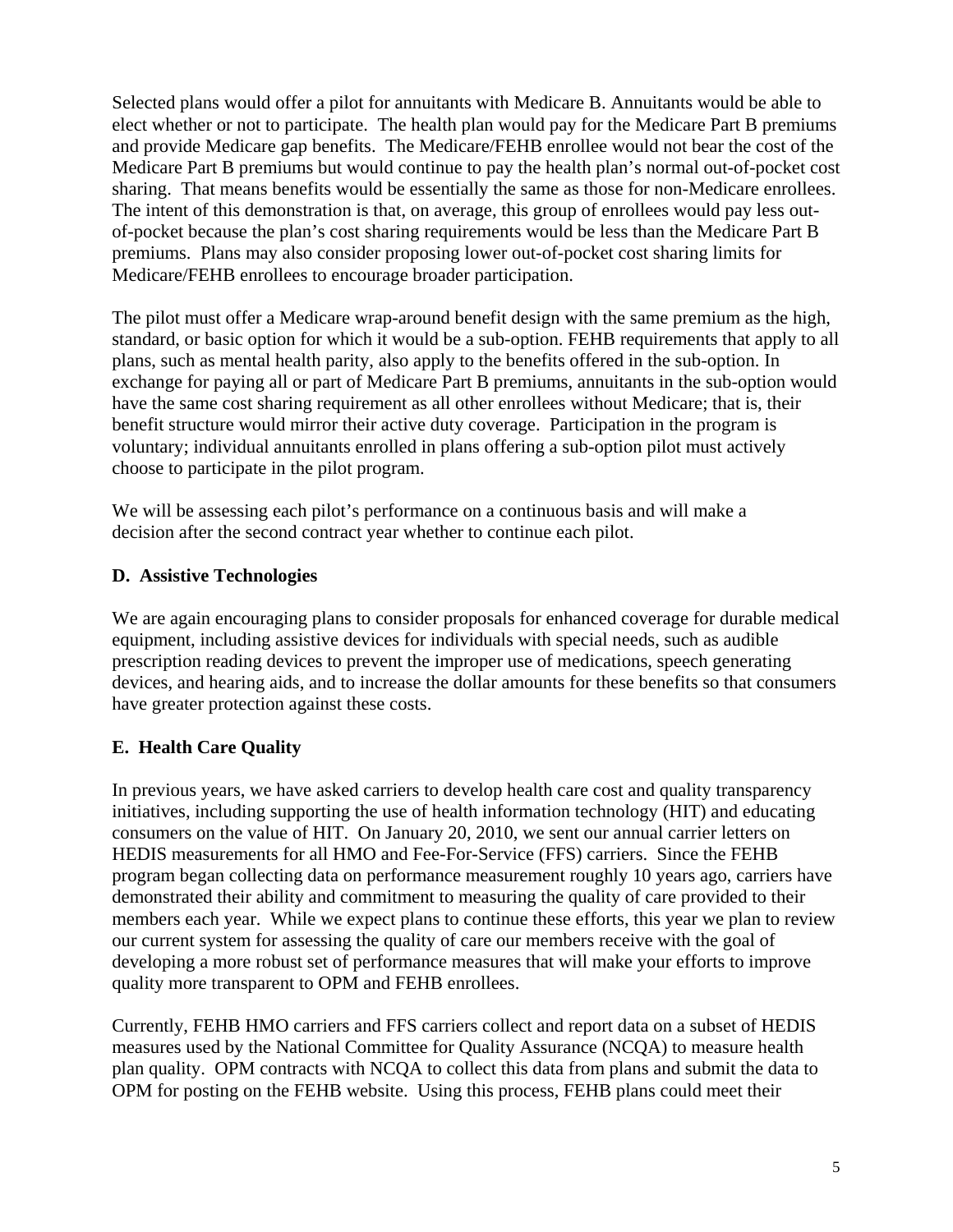requirements for NCQA accreditation and for FEHB performance measurement. Historically, the subset of HEDIS measures selected by OPM was restricted only to those measures used by NCQA for accreditation scoring. These measures primarily fall under NCQA's "Effectiveness of Care" measures and are basic, validated measures of health care quality.

While our current quality measures have been extremely valuable to OPM and enrollees, we want to ensure that our measurement process keeps pace with the evolving science of performance measurement. In addition to the HEDIS measures currently used in the FEHB program, there are additional HEDIS measures developed by NCQA that focus on access, resource use, and cost of care. Additionally, other organizations have developed and tested similarly innovative measures, including measurement of plan efforts to promote the use of HIT among their providers. Plans will be expected to provide information on the utilization of HIT such as the proportion of providers with electronic medical records. OPM plans to work with experts in the field to develop a refined set of performance measures that provide additional insights into plan quality. We will continue to endeavor to align our quality measurement requirements with existing NCQA processes wherever possible to reduce the burden on plans. Other large employers and purchasing coalitions have continually evolved their performance measurement requirements and the FEHB Program needs to do the same.

# **III. Mental Health Parity**

In last year's Call Letter, we discussed the requirements of the Paul Wellstone and Pete Domenici Mental Health Parity and Addiction Equity Act of 2008. The Department of Health and Human Services, Department of Labor, and Department of Treasury released interim final regulations on February 2, 2010 that implement the Act. Under these rules, health plans cannot have separate deductible and out-of-pocket maximum requirements that are applicable only with respect to mental health or substance use disorders. This means plans must accrue member expenses toward the same deductibles and out-of-pocket maximums for both medical and surgical benefits and mental health and substance use disorder benefits. In addition, if a health plan has a lower copayment for Primary Care Physician visits, the Plan must use the same copayment level for outpatient visits to providers of mental health or substance use disorder services.

The regulations also prohibit discrimination in the application of non-quantitative treatment limitations, such as medical management standards, prescription drug formulary design, determinations of usual, reasonable and customary amounts, step therapy, and requiring benefits be subjected to a condition such as completing a course of treatment. Any elements used in nonquantitative treatment limitations for mental health benefits must be comparable to those used for medical and surgical benefits. For example, health plans would not be permitted to require concurrent review of mental health care but not medical surgical care. However, exceptions may apply to the extent that clinically appropriate standards of care permit a difference.

### **IV. Program Integrity**

The FEHB Program Carrier Guiding Principles on our website at [http://www.opm.gov/carrier.](http://www.opm.gov/carrier) All FEHB carriers must adhere to these principles. We expect timely and accurate processing of claims, including coordination of benefits; prompt and accurate submission of actuarial and